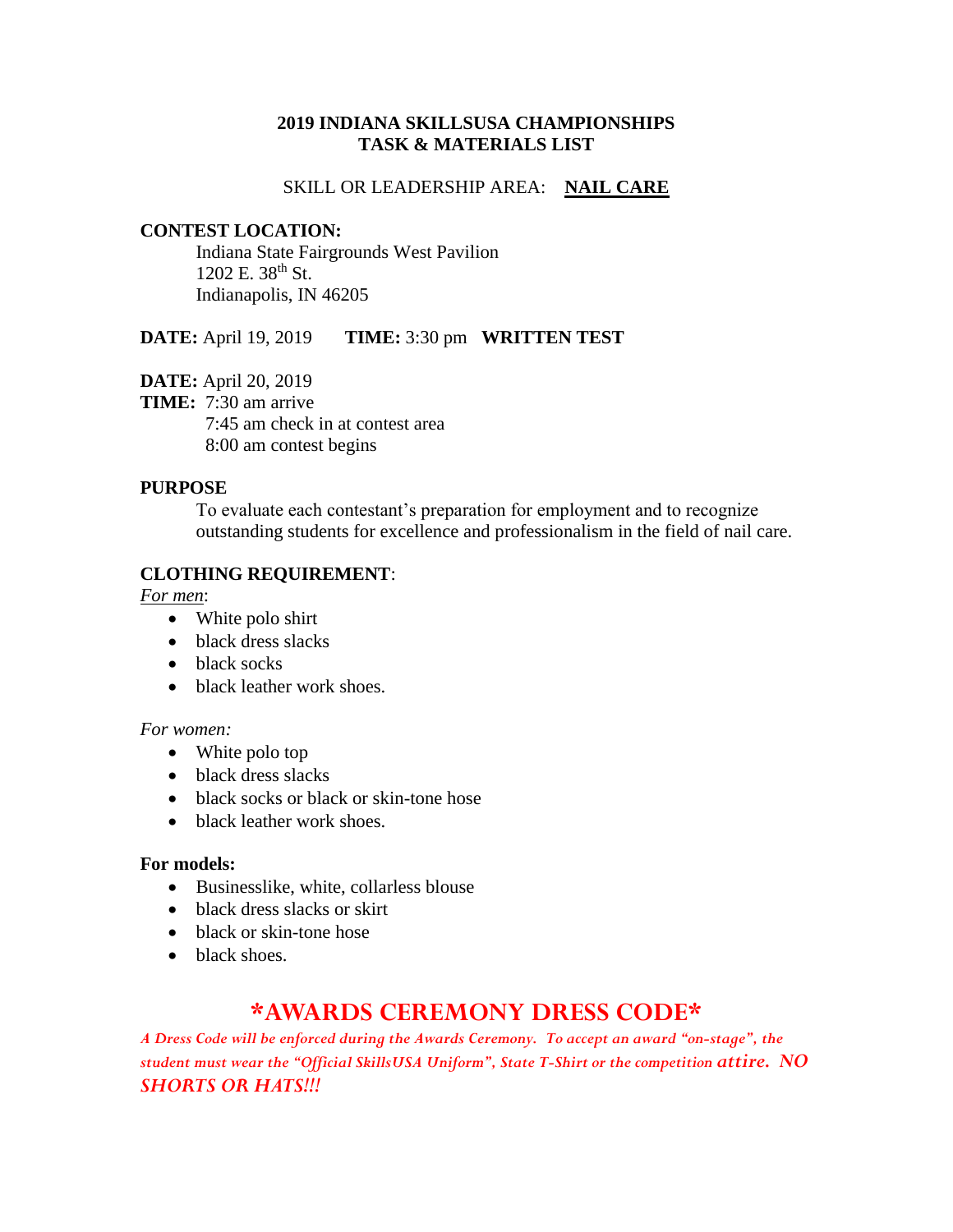## **CONTEST INFORMATION**

## **Items Nail contestants will supply:**

**\*\*\*\*\*YOU MUST BRING A 1 PAGE RESUME\*\*\*\*\***

## **NO PEDICURE THIS YEAR: REPLACED WITH TIP CURE GEL OVERLAY**

- 1. Hand sanitizer
- 2. Disinfectant solution for implements
- 3. Safety glasses
- 4. Curing lamp
- 5. Tips with cured gel overlay products
- 6. White terry towels
- 7. Items to complete 5 sculptured acrylic nails:
	- a. Covered Dapper dishes
	- b. Monomer, Polymer, and primer from same manufacture
	- c. Two of the four basic acrylic colors: pink, clear, white or natural: French Manicure Acrylic completed nail on full hand
- 8. Dark red crème polish
- 9. Flat nail art: Look at national technical standards for items NOT allowed
- 10. Written description of nail art theme: **MUST BE TYPED**
- 11. Portable kit organizer
- 12. Power Strip

Any additional items that a competitor brings must be cleared by the Nail Tech Chair. Please refer to the national standards for question on how procedures will be judged.

## \*\* **COMMUNICATING BETWEEN THE CONTESTANT AND THE MODEL WILL LEAD TO DISQUALIFICATION. \*\*CELL PHONES IN THE COMPETITION AREA WILL LEAD TO DISQUALIFICATION.**

## Agenda below- NO PEDICURE THIS YEAR AT STATE

Revised 3/8/19